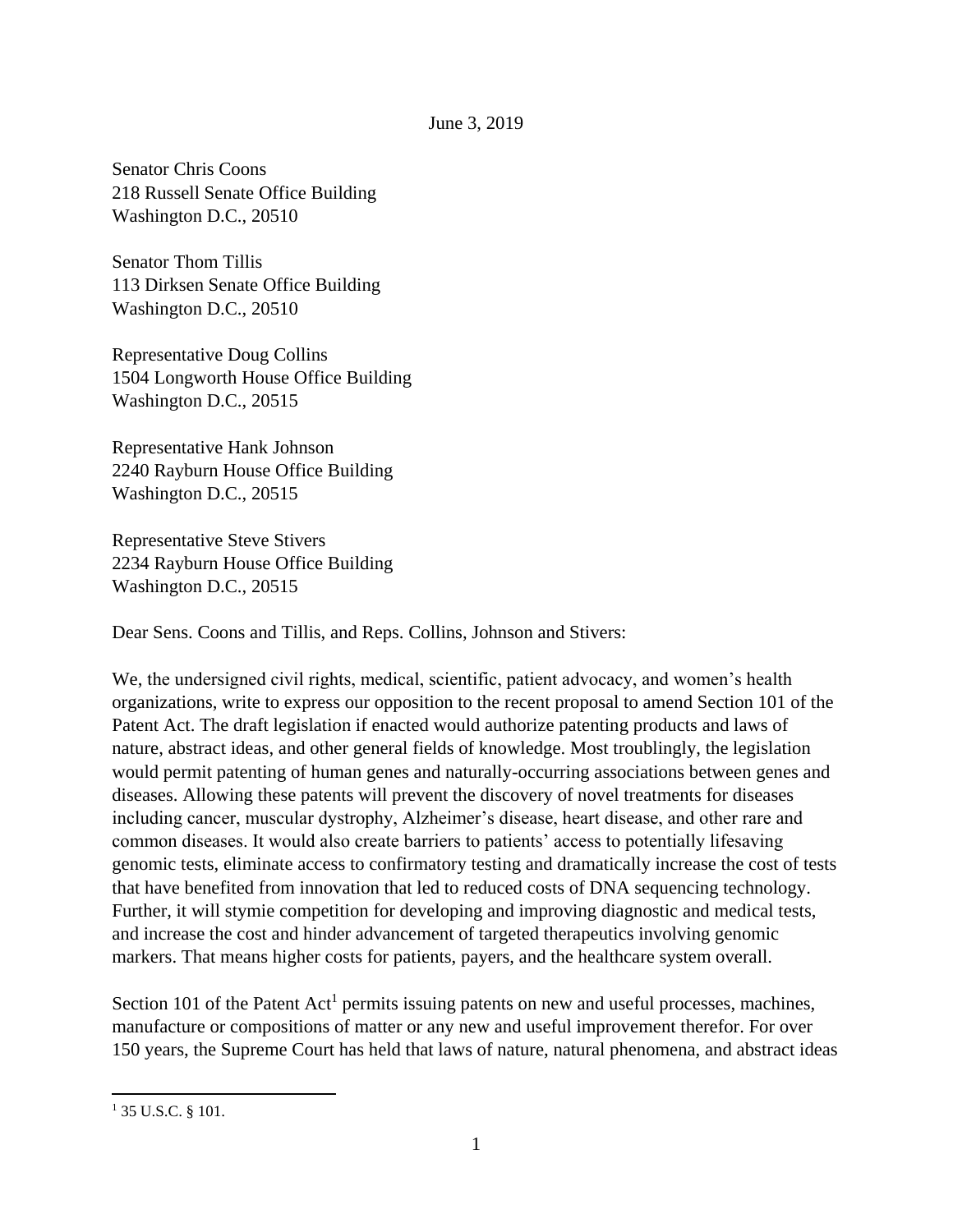are not patent-eligible under the Patent Act.<sup>2</sup> Recent cases from 2012-2014, all issued by a unanimous Supreme Court, affirm and clarify these important exceptions to patent-eligibility. Specifically, in *Mayo Collaborative Services v. Prometheus Laboratories*, the Court unanimously held that a naturally occurring relationship between certain metabolite levels in the blood and the likelihood of whether a drug dosage is effective was not patent-eligible.<sup>3</sup> The biological relationship between the metabolite level and the appropriate drug dosage was a natural law, not one invented by the patentee. In *Association for Molecular Pathology v. Myriad Genetics*, a fully united Court extended its reasoning in *Mayo* to human genes isolated from the body, finding that the genes were not significantly altered by isolation, and that such patents lock up genetic information, preventing others from scientific and medical work.<sup>4</sup> Finally, in *Alice Corp v. CLS Bank*, the Court, again unanimously, rejected a patent on a computer system that did little more than employ the well-known concept of using a third party to mitigate risks of financial settlement because the patent was directed at obtaining exclusivity over that abstract idea itself.<sup>5</sup>

These cases have created a legal foundation that is promoting innovation across numerous sectors. Of specific interest to signers on this letter were the issues before the Court in *Myriad*. In that case, Myriad Genetics (Myriad) claimed patents over two human genes – *BRCA1* and *BRCA2* – mutations in which correlate to a much greater risk of various forms of cancer (e.g., 50-80% risk of breast cancer and 20-50% risk of ovarian cancer, among others).<sup>6</sup> These patents granted Myriad a monopoly over the genes, which had serious consequences for patients.<sup>7</sup> Myriad had exclusive rights to clinical testing of the *BRCA1* and *BRCA2* genes.<sup>8</sup> Myriad shut down genetic testing performed by other laboratories, even when those laboratories used different testing methods, which meant patients had no access to confirmatory testing.<sup>9</sup> Myriad prevented other laboratories from providing more comprehensive testing of the genes, though its test did not include mutations that were known to be correlated to high risk for breast and ovarian cancer – resulting in patients receiving false negative results.<sup>10</sup> And because it had no competition, the cost of its test rose dramatically over time, even as the cost of genetic testing was dropping.<sup>11</sup> The patents authorized Myriad to block all manner of scientific inquiry into the genes shutting down research at academic medical centers throughout the country.

The *Myriad* decision recognized a fundamental truth: genes and other naturally occurring matter and relationships should never be granted to anyone as intellectual property. Many diverse

 $\overline{\phantom{a}}$ 

<sup>2</sup> Alice Corp. Pty. Ltd. v. CLS Bank Intern., 573 U.S. 208, 216 (2014).

<sup>3</sup> Mayo Collaborative Services v. Prometheus Labs., 566 U.S. 66 (2012).

<sup>4</sup> Assoc. for Molecular Pathology v. Myriad Genetics, 569, U.S. 576 (2013).

<sup>5</sup> Alice Corp., 573 U.S. at 217.

<sup>6</sup> *Myriad*, 569 U.S. at 583.

<sup>7</sup> Brief for Am. Med. Ass'n., Am. Soc'y of Human Genetics, Am. Coll. Of Obstetricians and Gynecologists et al. as Amici Curiae Supporting Petitioners, at 8 566 U.S. 66 (2012) (No. 12-398).

<sup>8</sup> *Id*. 9 *Id*.

<sup>10</sup> See Tom Walsh et al., *Spectrum of Mutations in BRCA1, BRCA2, CHEK2, and TP53 in Families at High Risk of Breast Cancer*, 295 J. OF THE AM. MED. ASS'N 1379, 1386 (2006).

<sup>11</sup> Brief for Am. Med. Ass'n, *supra* note 8 at 11-15.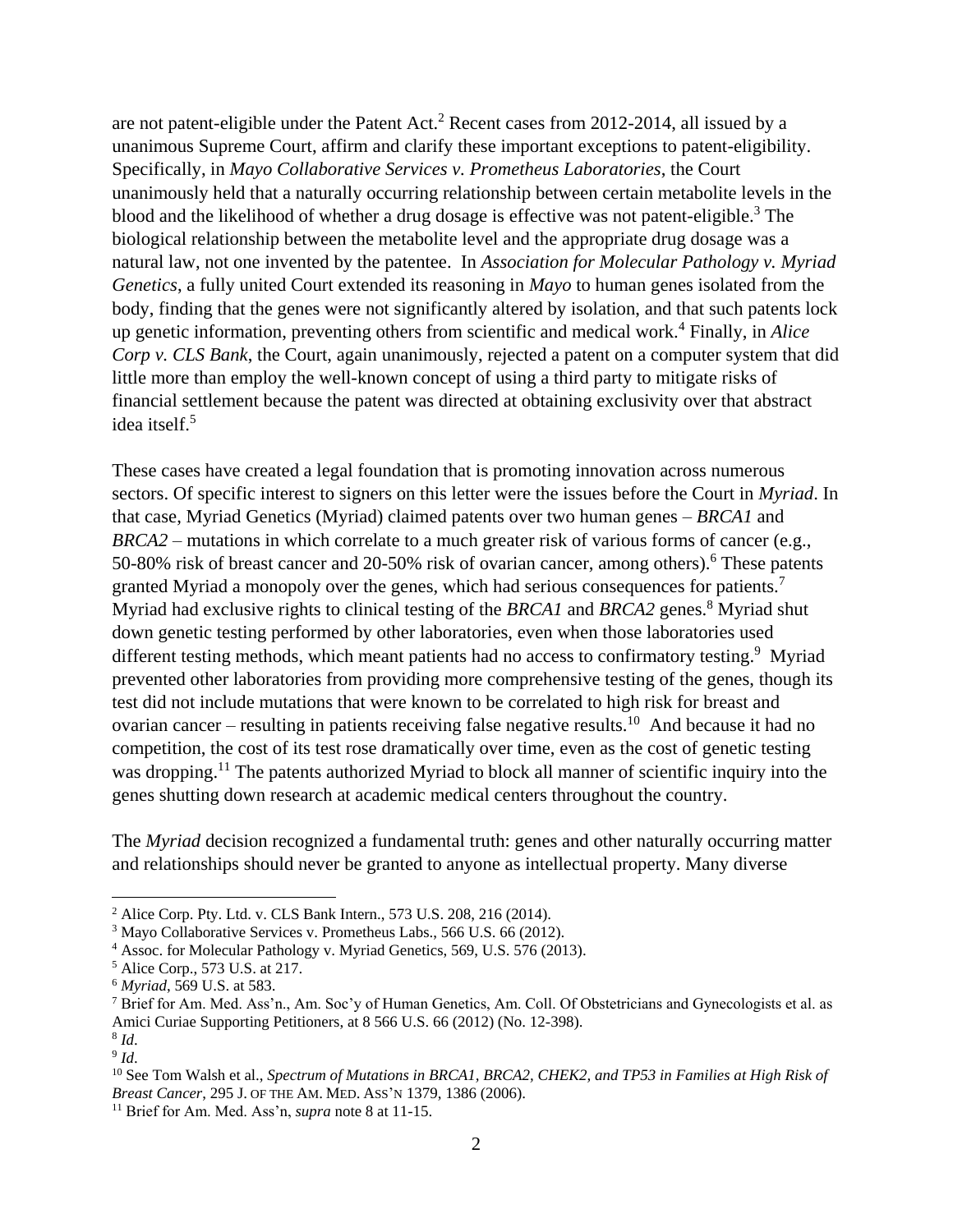groups and experts that called for the invalidation of these patents applauded the decision. They included geneticists Drs. Eric Lander and John Sulston, economist Joseph Stieglitz, the American Medical Association, AARP, Southern Baptist Convention and the U.S. Government itself. Indeed, the U.S. government argued before the Court that it should never have issued the patents granted on human genes in the first place.<sup>12</sup> The decision also had practical benefits for patients and the competitive marketplace. The same day the Supreme Court issued its decision in *Myriad*, five laboratories announced they would provide *BRCA* testing to patients, significantly reducing cost and providing more comprehensive testing.<sup>13</sup> Dr. Francis Collins, Director of the National Institutes of Health, hailed the ruling, saying in a statement that "[t]he decision represent[ed] a victory for all those eagerly awaiting more individualized, gene-based approaches to medical care."<sup>14</sup> In an era where scientists, medical professionals, and laboratories offer whole genome sequencing to patients, permitting exclusivity over genes or naturally-occurring correlations between genes and diseases will only impede the progress of medicine and healthcare.

The draft legislation released by your offices not only rewrites Section 101 of the Patent Act, it states explicitly that any judicially created exception to patent-eligibility will be abrogated, thereby overturning the *Mayo, Myriad,* and *Alice* decisions. If enacted, this threatens to take us back to a time of greater uncertainty regarding patent eligibility. The draft goes further than that, as well. Beyond explicitly abrogating judicial precedent holding that genes, isolated from the genome, are not patentable, the legislation also would define the concept of what is useful to mean "any invention or discovery that provides specific and practical utility in any field of technology through human intervention." This language essentially adopts the argument for patenting isolated genes that the Supreme Court rejected in *Myriad*. Myriad argued for, and the PTO granted,<sup>15</sup> the patents on the *BRCA1* and *BRCA2* genes because the DNA was "isolated" from the cell through an act of human intervention. Isolation is required for scientific work with DNA, and permitting patents on isolated DNA resulted in the issuance of patents covering an estimated 20% of the human genome.<sup>16</sup> Defining "useful" to include essentially any invention or discovery that was developed through human intervention reinvigorates the argument that human genes are patent-eligible.

One hundred and fifty years of case law will be wiped out by this bill and the legal battles central to and correctly decided in each of the cases mentioned will have to be fought again. Patients will again be at risk of lacking access to information about their genes, about their very selves.

 $\overline{\phantom{a}}$ <sup>12</sup> Brief for the United States. as Amici Curiae Supporting Neither Party, 566 U.S. 66 (2012) (No. 12-398).

<sup>13</sup> Andrew Pollack, *After Patent Ruling, Availability of Gene Tests Could Broaden*, NY TIMES (Jun. 13, 2013), [https://www.nytimes.com/2013/06/14/business/after-dna-patent-ruling-availability-of-genetic-tests-could](https://www.nytimes.com/2013/06/14/business/after-dna-patent-ruling-availability-of-genetic-tests-could-broaden.html)[broaden.html.](https://www.nytimes.com/2013/06/14/business/after-dna-patent-ruling-availability-of-genetic-tests-could-broaden.html)

<sup>&</sup>lt;sup>14</sup> Press Release, Statement by NIH Dr. Francis Collins on U.S. Supreme Court Ruling on Gene Patenting (Jun. 13. 2013) [https://www.nih.gov/about-nih/who-we-are/nih-director/statements/statement-nih-director-francis-collins-us](https://www.nih.gov/about-nih/who-we-are/nih-director/statements/statement-nih-director-francis-collins-us-supreme-court-ruling-gene-patenting)[supreme-court-ruling-gene-patenting.](https://www.nih.gov/about-nih/who-we-are/nih-director/statements/statement-nih-director-francis-collins-us-supreme-court-ruling-gene-patenting)

<sup>&</sup>lt;sup>15</sup> *See* Utility Examination Guidelines, 66 Fed. Reg. 1092 (Jan. 5, 2001).

<sup>16</sup>*See* K Jensen & F. Murray, *Enhanced: Intellectual Property Landscape of the Human Genome*, 310 Science 239- 40 (Oct. 14, 2005).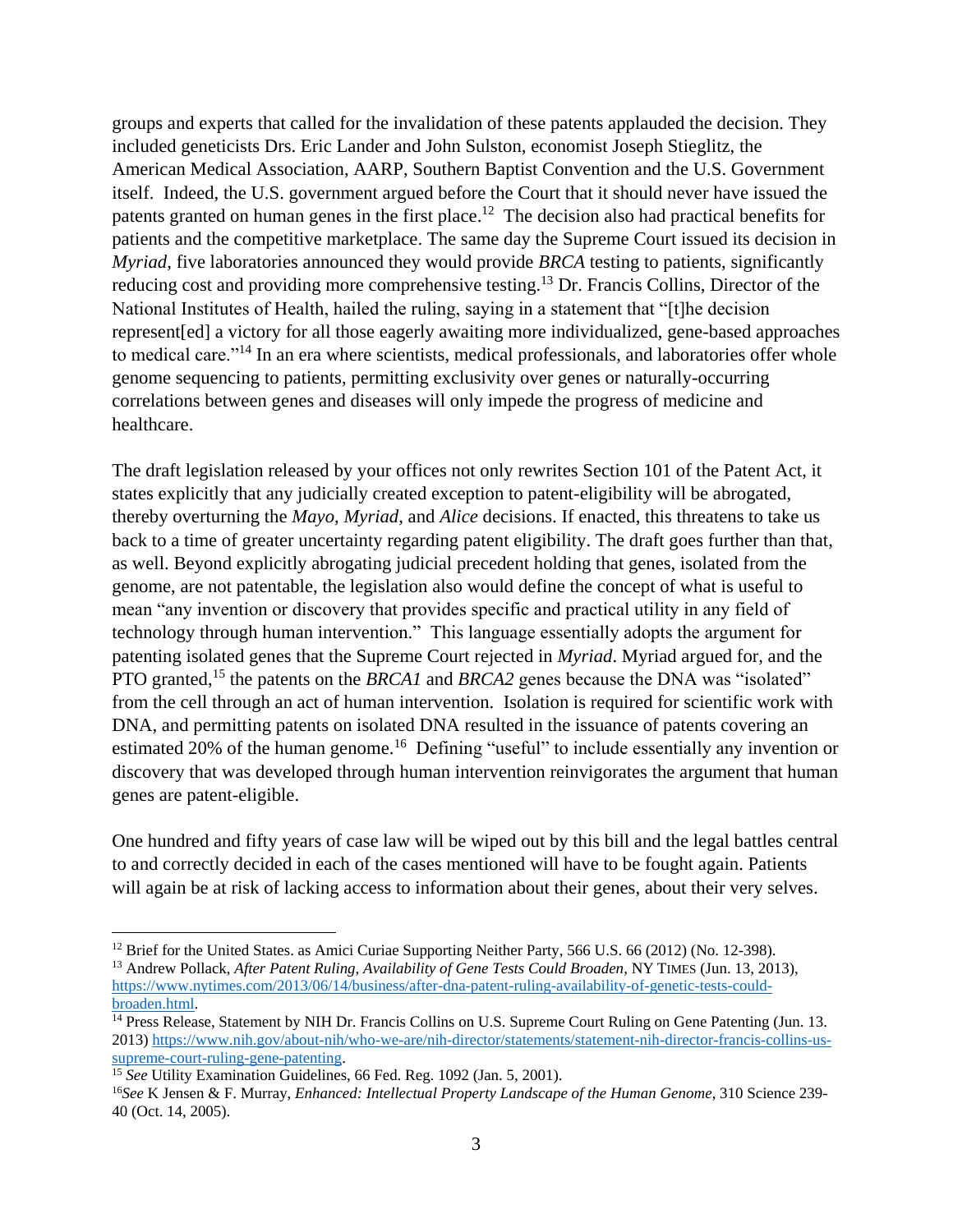We likely will again see high prices for tests with no competition in the market, and harms to innovation and useful research with no guarantee that the law would eventually provide the same protections that it now offers.

We oppose the draft legislation rewriting Section 101 of the Patent Act. To the extent that there are problems with the current application of the law that must be solved, narrower paths to addressing them are preferable to rewriting current 101 standards and overturning over a century of precedent, including three recent unanimously decided Supreme Court cases. If you have questions, please contact Kate Ruane, American Civil Liberties Union, [kruane@aclu.org,](mailto:kruane@aclu.org) or Jennifer Leib, Association for Molecular Pathology, [jennifer@ipolicysolutions.com.](mailto:jennifer@ipolicysolutions.com)

## Sincerely,

A Breath of Hope Lung Foundation AFE Foundation AliveAndKickn Alstrom Syndrome International Ambry Genetics American Board of Genetic Counseling American Civil Liberties Union American College of Medical Genetics and **Genomics** American Physiological Society American Society for Clinical Pathology American Society for Investigative Pathology American Society for Pharmacology & Experimental Therapeutics American Society for Transplantation and Cellular Therapy American Society of Human Genetics Angioma Alliance Angiosarcoma Awareness Inc Answer Cancer Foundation ARUP Laboratories Association for Creatine Deficiencies Association for Molecular Pathology Association of Community Cancer Centers Association of Pathology Chairs Barth Syndrome Foundation Basser Center for BRCA Batten Disease Support and Research Association

Baylor Genetics; Baylor College of Medicine Biotia, Inc. Brave Bosom BRCA Advanced 101 & 102 Journal Club BRCA Sisterhood Breast Cancer Action BridgeOmics LLC Bright Pink Broad Institute of MIT and Harvard Canavan Research Illinois Cancer ABCs Cancer*Care* CARES Foundation, Inc. Chicago Genetic Consultants, LLC Children's Cardiomyopathy Foundation Chordoma Foundation Citizens for Quality Sickle Cell Care, Inc. College of American Pathologists Colon Cancer Coalition Colorectal Cancer Alliance Concert Genetics Costello Syndrome Family Network Count Me In CrowdCare Foundation Cure GM1 Foundation Cure HHT Curii Corporation Dante Labs Dysautonomia International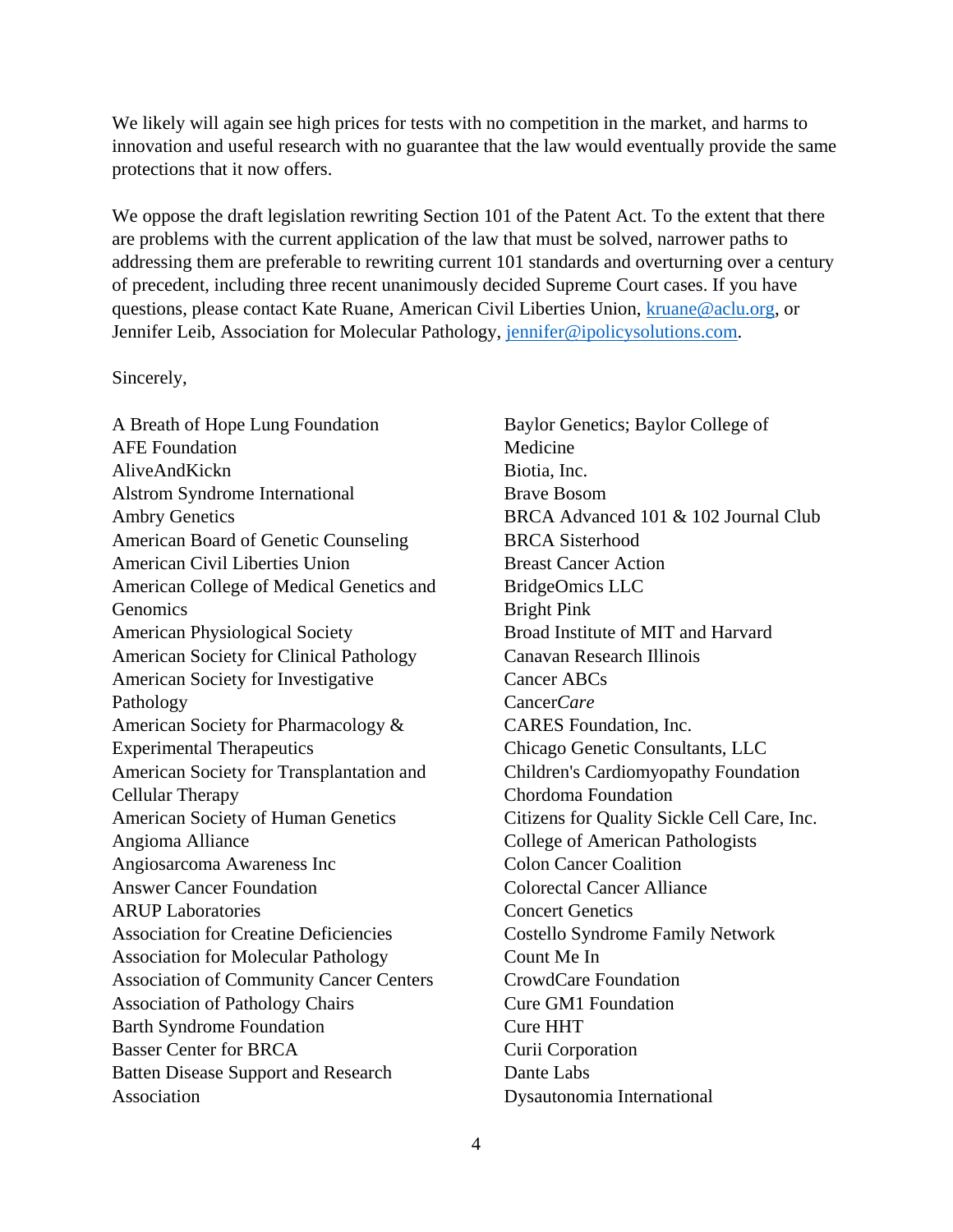e-Patient Dave, LLC EFF-Austin EGFR Resisters Ehlers-Danlos Society Endocrine Society EveryLife Foundation for Rare Diseases Exakta Laboratories Five P Minus Society FORCE: Facing Our Risk of Cancer Empowered Foundation for Ichthyosis & Related Skin Types Foundation for Prader-Willi Research Geisinger Health GeneDx, Inc GeneMatters, LLC Genetic Alliance Genetic Cancer Risk Assessment Program Genome Medical Genomes2People Research Program Georgia Association of Genetic Counselors Global Alliance for Genomics and Health GO2Foundation for Lung Cancer GoInvo Grey Genetics, LLC Hannah's Hope Fund Fkr GAN Hereditary Neuropathy Foundation Hermansky-Pudlak Syndrome Network HIS Breast Cancer Awareness Huntington's Disease Society of America Hypertrophic Cardiomyopathy association ICAN, International Cancer Advocacy Network Innovation Policy Solutions LLC International Pemphigus and Pemphigoid Foundation International Society of Nurses in Genetics International WAGR Syndrome Association Invitae Corporation Jeffrey Modell Foundation Jonah's Just Begun-Foundation to Cure Sanfilippo Inc. Kneading Hope

Lacuna Loft Loop & TIe Lunenfeld-Tanenbaum Research Institute Lung Cancer Research Foundation LUNGevity Foundation M-CM Network Mahnaz Malecare Cancer Support Mayo Clinic Laboratories McPherson Strategies MIB Agents Osteosarcoma Alliance Mighty Casey Media Minnesota Ovarian Cancer Alliance (MOCA) MLD Foundation Mucolipidosis Type IV Foundation My Gene Counsel, LLC National Heart and Lung Institute, Imperial College London National Organization for Rare Disorders (NORD) National Society of Genetic Counselors National Urea Cycle Disorders Foundation NBIA Disorders Association NeoGenomics Laboratories New York Genome Center Northern Nevada Genetic counseling Norton & Elaine Sarnoff Center for Jewish **Genetics** NothingPink Onegevity Health Organic Acidemia Association Ovarian Cancer Research Alliance (OCRA) PCD Foundation Pediatric Infectious Diseases Society Phelan-McDermid Syndrome Foundation Phoenix Nest Inc. Prevent Cancer Foundation PreventionGenetics Prostate Cancer International, Inc. PTEN World PXE International R Street Institute